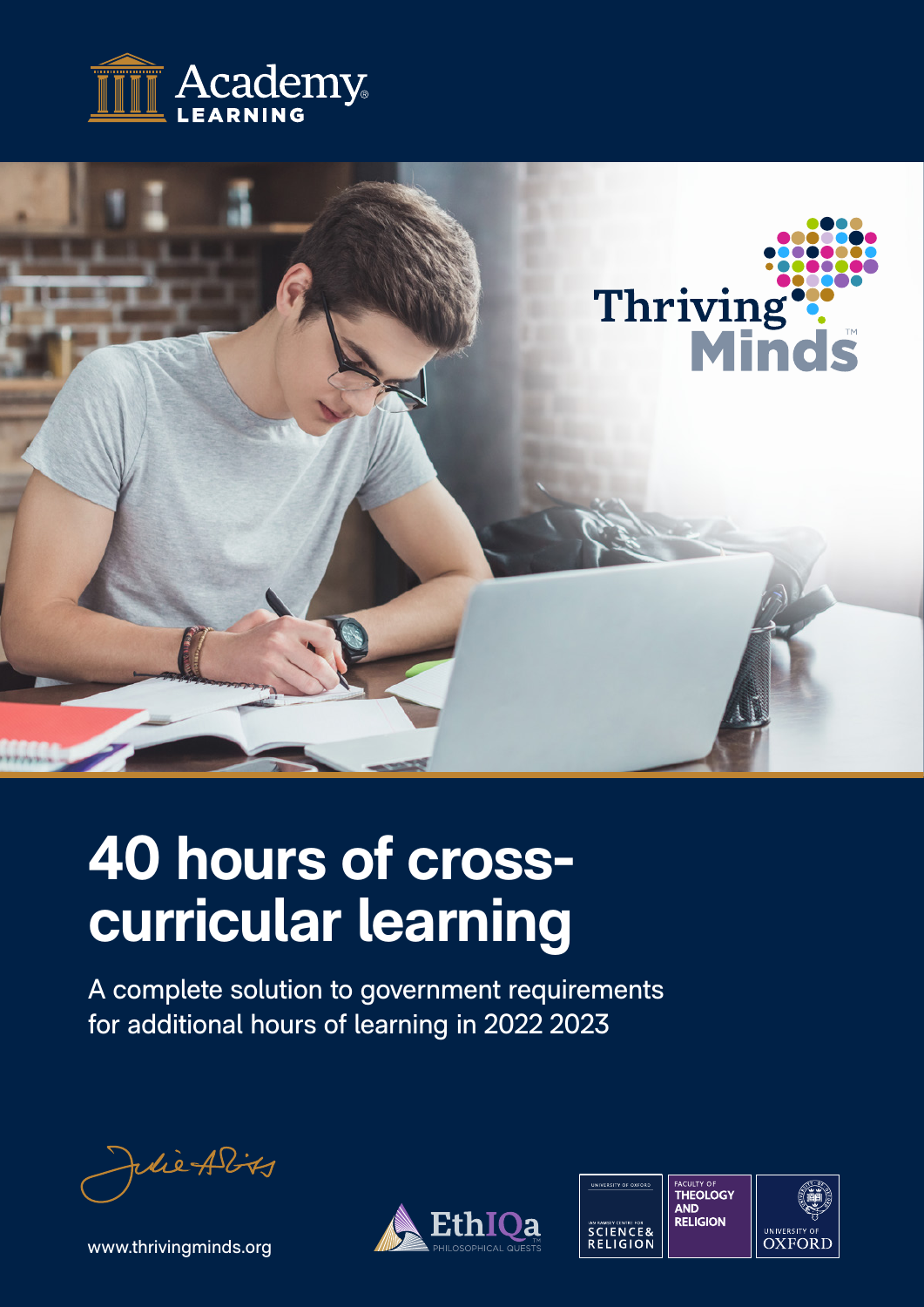## eLearning



#### **Thriving Minds: Foundations for Success**

- Effortlessly increase the average hours delivered to students with a brilliant cross-curricular extension programme.
- Evidence provision with individual student reports and personalised certificates.
- Teacher Platform facilitates complete oversight of student engagement for targeted support.
- An economical high-impact solution.

The Thriving Minds eLearning platform accelerates academic development and supports SMSC, personal development and culture capital (Ofsted EIF 2019); students study at their own pace, building confident and resilient learners in educational settings.

Call now for a zoom call or introductory visit to your school to see how eLearning solutions can work for you.

#### **What Teachers and Students say:**

- 'The focus group agreed that the opportunity to enjoy such a wide-ranging set of big ideas was valuable and, frankly, unique.'
- 'My students continued to discuss the various topics long after the course was over. Thank you for giving us all such food for thought!'
- 'The content of the talks was brilliant.'
- 'The multiple choice questions were a great addition. Designed to extend their thought horizons.'
- 'We all enjoyed this way of learning no classroom pressure'

#### **Cost**

- Course 1 £40 per person 20 hours of learning
- Course 2 £40 per person 20 hours of learning

School licenses are available.

40 hours of learning for up to 100 students and three teachers in the same school £2500

#### **Further Information**

Call for more details and a bespoke package tailored to your needs: +44 7979 524277



**Students:** Each course includes over 100 student activities for cultural enrichment, critical thinking and puzzle solving. Students receive a certificate of completion.

**Teachers:** The

online teacher area supports teachers with oversight of student progress, print-outs, puzzle solutions and notes.

### How to Book:

Fill in the form below and send with your cheque (payable to Academy Conferences Ltd), or book online at [www.thrivingminds.org](https://thrivingminds.org/)

| <b>SCHOOL NAME:</b>                                          |                                        |
|--------------------------------------------------------------|----------------------------------------|
| <b>SCHOOL ADDRESS:</b>                                       |                                        |
| EMAIL:                                                       |                                        |
| TELEPHONE:                                                   |                                        |
| NUMBER OF STUDENTS:                                          |                                        |
| <b>NUMBER OF STAFF:</b>                                      |                                        |
| PLEASE CHECK:                                                | <b>COURSE ONE</b><br><b>COURSE TWO</b> |
| Academy Learning<br>37 Fore Street, Sidmouth, Devon EX10 8AQ |                                        |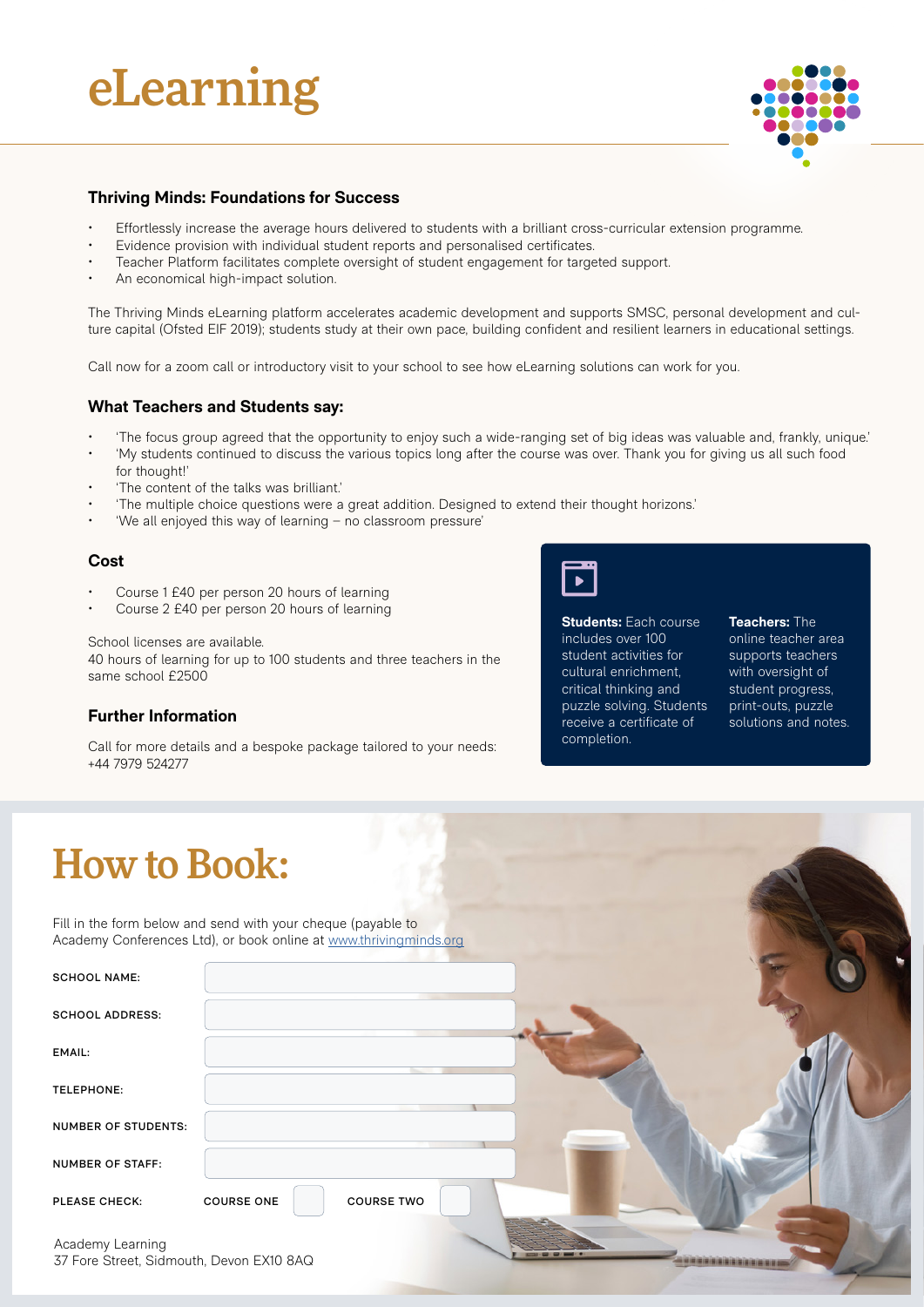## Course One 20+ hours of learning



| 1 | <b>Oxbridge Interview</b><br><b>Question: Here's a</b><br><b>Cactus: Tell us About it:</b><br><b>JULIE ARLISS</b>                         | The University of Oxford's admission interview questions allow candidates to show their<br>ability and potential and see if candidates can think laterally and apply their thinking<br>to new ideas and different contexts; they are not about reciting what you already know.<br>Often, there are no 'right' answers to their questions: the focus is on how well you can<br>think. The session provides students with essential Oxbridge-standard thinking tools<br>and ideas for developing high-level lateral thinking skills. Julie Arliss examines this<br>thorny request as a test case.                                                                                                                                                                                                                                                                                       |
|---|-------------------------------------------------------------------------------------------------------------------------------------------|---------------------------------------------------------------------------------------------------------------------------------------------------------------------------------------------------------------------------------------------------------------------------------------------------------------------------------------------------------------------------------------------------------------------------------------------------------------------------------------------------------------------------------------------------------------------------------------------------------------------------------------------------------------------------------------------------------------------------------------------------------------------------------------------------------------------------------------------------------------------------------------|
|   | 2 A Slow Strange<br><b>Death: The Failure</b><br>of Environmental<br><b>Economics:</b><br>PETER BARON (ALUMNI OF<br>UNIVERSITY OF OXFORD) | Without a basic understanding of Economics, it is impossible to understand how the<br>current environmental crisis happened or how to resolve it. In a lively interactive ses-<br>sion, Peter Baron introduces students to the core concepts of neo-classical economics,<br>such as marginal gains, incentives, externalities, the invisible hand, black box thinking<br>and division of labour via various engaging case studies. The session will argue that the<br>philosophical foundations of this view are bankrupt and that it has failed to embrace<br>the issues of future generations (climate change), minority groups (poorer countries)<br>and meaningful measures of welfare (happiness). Baron argues that we need to be-<br>come a different economic animal to rescue the environment. The course provides a<br>polymathic insight into the philosophy of economics. |
| 3 | Aristotle 384-322 BCE<br>and his Big Idea<br><b>JULIE ARLISS</b>                                                                          | In Nicomachean Ethics (Ήθικά Νικομάχεια), Aristotle applied himself to the question<br>of how best to cultivate the young people of Athens so that they would grow up to be<br>HAPPY; Aristotle named the work after and addressed it to his son, Nicomachus, and<br>many regards it as the first-ever self-help book for teenagers! The session will exam-<br>ine the Big Idea concerning what is normal for humans and explains how this idea is<br>core to most modern-day well-being programmes in schools. Julie Arliss presents the<br>human function, reason-infused virtue, final cause, eudaemonia and habituation and<br>encourages students to think for themselves and evaluate claims about the modern-day<br>relevance of ancient wisdom.                                                                                                                               |
|   | 4 Social Physics:<br><b>JULIE ARLISS</b>                                                                                                  | The engine that drives social physics is big data: the ubiquitous digital data available<br>about all aspects of human life. What are the connections between human behaviour<br>and the digital bread crumbs we all leave behind us as we move through the world?<br>Big data, which captures where we spend our time and what we buy, most accurate-<br>ly pictures who we are; looking at this data is called reality mining. In this interactive<br>session, Julie Arliss explains and examines the work of Social Physicist Alex Pentland,<br>living laboratories, socioscopes and modern-day tribes.                                                                                                                                                                                                                                                                            |
|   | <b>The BIG Debate</b>                                                                                                                     | This house believes that enthusiastic consent is not enough.                                                                                                                                                                                                                                                                                                                                                                                                                                                                                                                                                                                                                                                                                                                                                                                                                          |

5 **The BIG Debate**

This house believes that enthusiastic consent is not enough.

**JULIE ARLISS & PETER BARON**



**Students:** Each course includes over 100 student activities for cultural enrichment, critical thinking and puzzle solving. Students receive a certificate of completion.

**Teachers:** The online teacher area supports teachers with oversight of student progress, print-outs, puzzle solutions and notes.







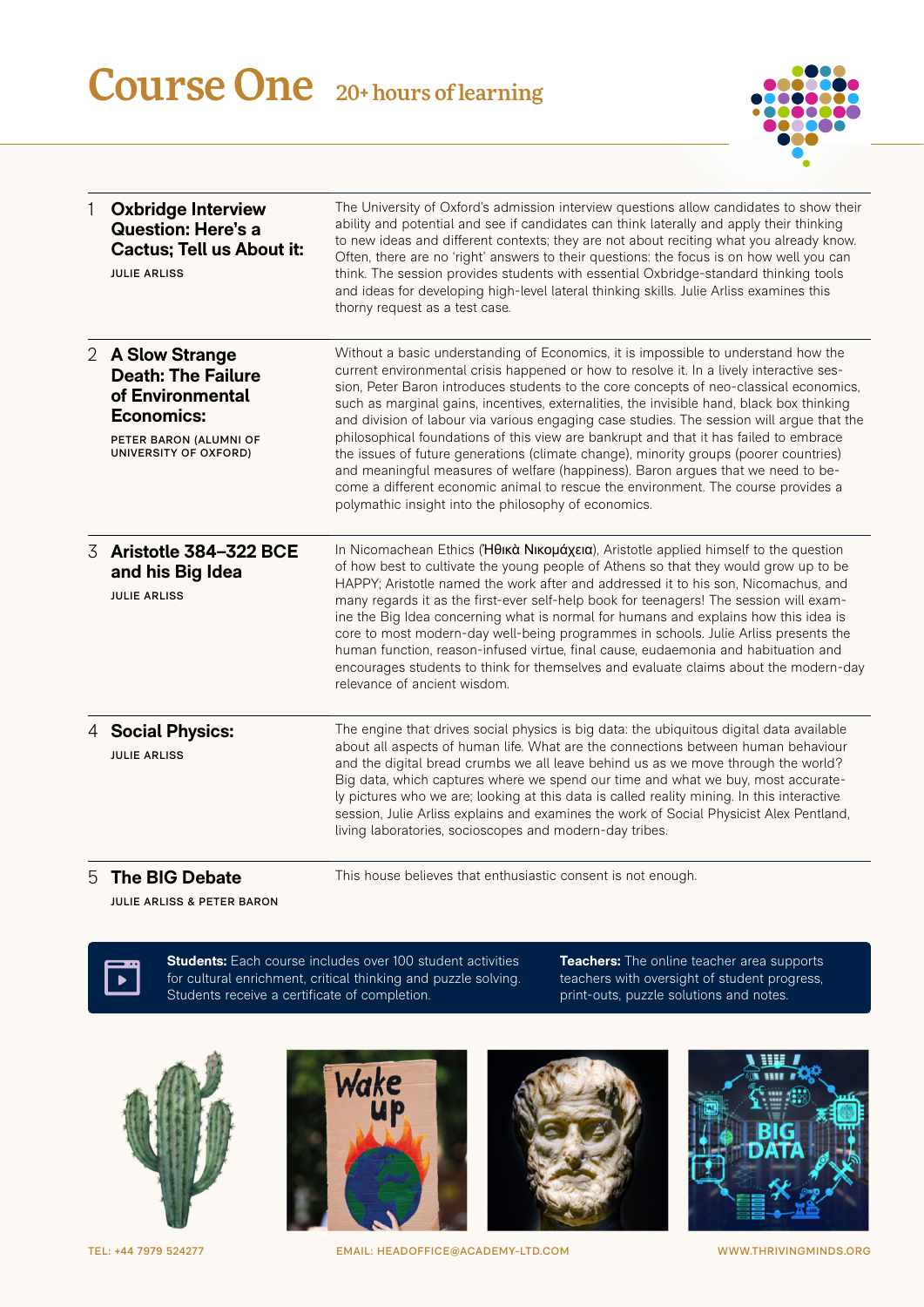### Course Two 20+ hours of learning



| 1              | Philosophy, Love and<br><b>Relationships:</b><br><b>JULIE ARLISS</b>                     | Relationships are the most crucial part of human life and have the power to make us<br>happy or utterly miserable; it is no wonder then that so many people have thought so<br>hard about how to achieve the perfect relationship. David Hume argued that reason is a<br>slave to the passions, but was he right? Is it reasonable to expect something more than<br>blind passion to regulate our relationships, or not? The session starts by examining<br>Plato's philosophical examination of love and other ancient ideas about relationships<br>before considering the world of online dating, Love Island and Tinder. How and why<br>have the rules of relationships changed, and are people happier? If we dare to be wise<br>(Immanuel Kant), what does that mean in terms of relationships, and is not hurting<br>anybody (Jeremy Bentham) enough? |
|----------------|------------------------------------------------------------------------------------------|-------------------------------------------------------------------------------------------------------------------------------------------------------------------------------------------------------------------------------------------------------------------------------------------------------------------------------------------------------------------------------------------------------------------------------------------------------------------------------------------------------------------------------------------------------------------------------------------------------------------------------------------------------------------------------------------------------------------------------------------------------------------------------------------------------------------------------------------------------------|
| $\overline{2}$ | <b>The Psychology</b><br>of Outstanding<br><b>Achievement:</b><br>DR CHRISTOPHER O'NEILL | Contrary to popular belief, outstanding achievement in everything and anything from<br>maths to marathons, classics to clarinet, and footie to physics does not ultimately<br>depend upon innate intelligence or ability. Beyond your genetic profile, there are many<br>crucial factors for outstanding achievement that are entirely under your control. The<br>session will examine the hard evidence of what produces a life of outstanding achieve-<br>ment, providing a fascinating interactive examination of what makes a difference.                                                                                                                                                                                                                                                                                                               |
| 3              | <b>Lady Gaga and Picasso</b><br>at Starbucks:<br>PROFESSOR TOM GREGGS                    | What defines our culture?; This is perhaps one of the most significant issues for young<br>people to grasp. Are some cultures more advanced than others, or is it all relative? Do<br>art, music, film, and architecture illuminate society and create a culture, or reflect it?<br>What will others recognise our generation for, and what would we like them to remem-<br>ber us for in a hundred years? Professor Tom Greggs gives students the tools to think<br>creatively about how new cultures emerge and what factors shape and change a cul-<br>ture. He will identify the formative role of the individual in cultural shifts and challenge<br>students to think broadly about the kind of culture they might wish to create.                                                                                                                    |
|                | 4 The Science and<br><b>Philosophy of Time:</b><br><b>JULIE ARLISS</b>                   | From Aristotle to Einstein, TIME proves challenging to pin down. If the past no longer<br>exists and the future doesn't yet exist, and all my perceptions are of a past moment,<br>what is the present? What is the relationship between time and the mind itself? Is time<br>a gigantic and universal mind-dependent delusion? In what way is time relative, and<br>is time travel possible. An exciting thought-provoking talk; a guaranteed neuron teaser.<br>Take time to consider TIME!                                                                                                                                                                                                                                                                                                                                                                |
| 5              | The BIG Debate<br><b>PROFESSOR TOM GREGGS &amp;</b><br><b>JULIE ARLISS</b>               | This house believes that love is not a commodity to be traded.<br>A commodity is a useful or valuable thing that people can reasonably buy or sell. Many<br>would argue that people also have an exchange value. In a world where everyone and<br>everything has a price, this debate will ask if there is any reason to regard human love<br>any differently?                                                                                                                                                                                                                                                                                                                                                                                                                                                                                              |



**Students:** Each course includes over 100 student activities for cultural enrichment, critical thinking and puzzle solving. Students receive a certificate of completion.

**Teachers:** The online teacher area supports teachers with oversight of student progress, print-outs, puzzle solutions and notes.